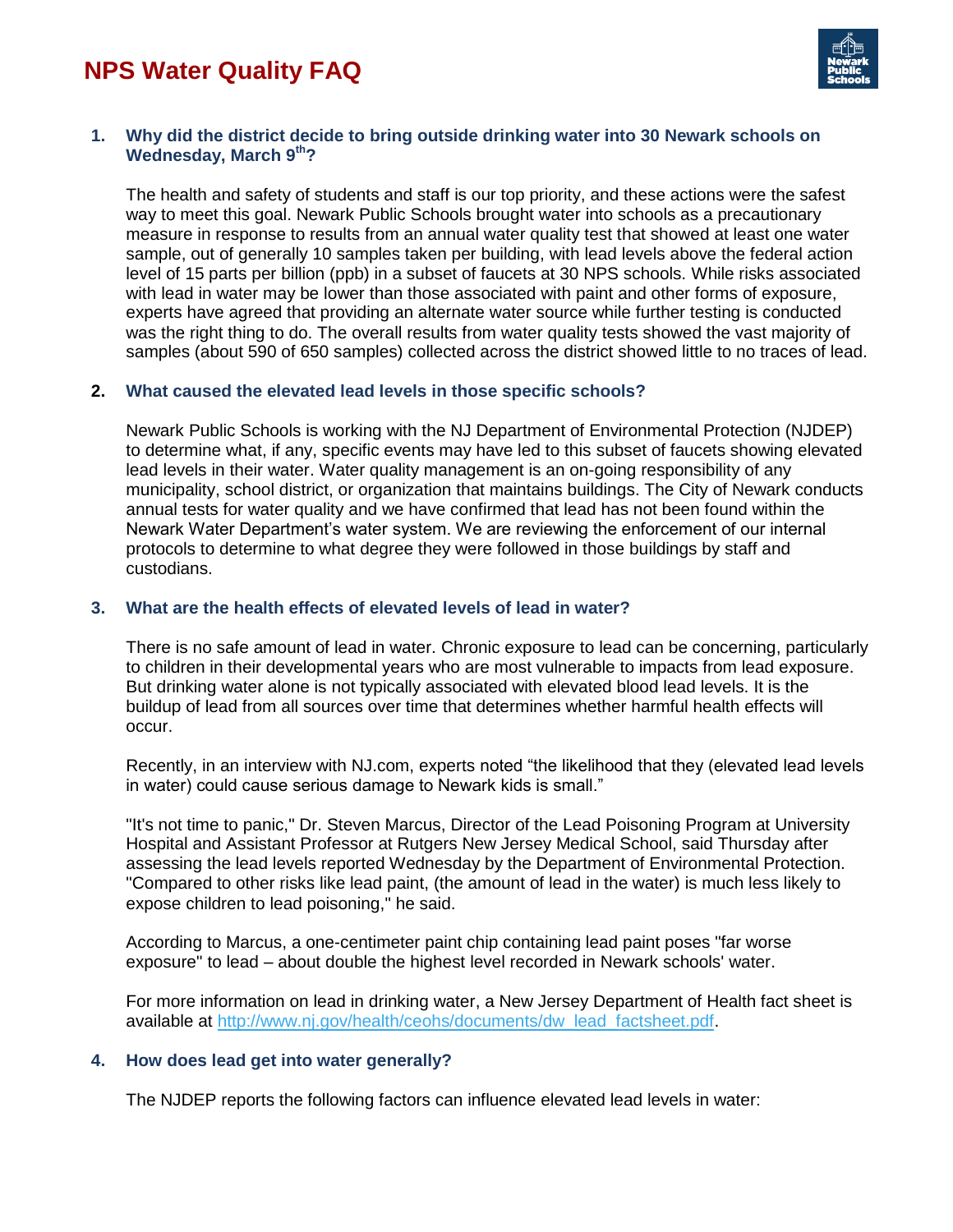

- *Type of plumbing materials –* Lead solder used for connecting pipes contains about 50 percent lead. Careless soldering can increase the amount of lead dissolved into the water. Buildings built after the 1987 ban on the use of lead soldering are less likely to lead in drinking water. Brass fixtures and faucets contain up to 8 percent lead and are also a significant source of lead in drinking water.
- *Length of time water stands in pipes –* The longer the time water stands in the plumbing the more likely it is that lead will build up in drinking water.
- *Corrosiveness of water –* Corrosive water caused by high acidity, low mineral content, or high chloride – can increase the amount of lead that can get into drinking water.
- *Grounding of electrical wires to water pipes –* The grounding of electrical wiring and telephone lines to water pipes can increase the rate of corrosion.

## **5. Why did the district provide water for 30 school buildings and not across all district schools?**

In the district's annual water quality testing, samples were collected in all active NPS school buildings. In each building, the laboratory that conducts testing typically collects 10 water samples from each building. When results were returned to the district this year, 30 of those active school buildings had between 1 and 4 samples (out of 10) that showed an elevated level of lead in the water that tested above the federal action level. While the lead levels, the number of positive tests, and the location of these initial results varied, district leadership decided to exercise caution and take action in each building where any elevated level was detected.

Action was not taken in school buildings whose water quality testing results showed no lead levels in water above the federal action level of 15 ppb. In general, the vast majority (about 590 of 650 samples) collected across the district showed little to no traces of lead.

## **6. How long were NPS officials aware of test results?**

Staff at Louis A. Spencer first sent an inquiry to facilities staff on Thursday, March  $3<sup>rd</sup>$  regarding water quality. This inquiry prompted the director of facilities to ask for expedited results from the district's contracted lab that was in the midst of compiling results from samples that they collected as a part of their annual review between December 2015 and late-February 2016. Once initial results were received from a subset of schools, the director of facilities worked with district staff to compile and review that data, while simultaneously ordering re-testing and flushing protocols at select schools to confirm certain data elements.

Superintendent Cerf was provided with a comprehensive set of results for the current year on Monday, March 7<sup>th</sup>.

Upon receiving these results, the Superintendent immediately directed district officials to reach out to the appropriate local, county, state and federal agencies. Given the complex nature of water quality testing, the Newark Public Schools thought it necessary to confirm internal analysis of results with experts in order to ensure that the district's response to those results outlined was appropriate.

Within 24 hours of contacting outside agencies, NPS staff worked throughout the night to begin executing an extensive action plan that brought 95,000 liters of new water into 30 school buildings, and distributed information to staff and families through direct letters, phone calls, and in-person communication.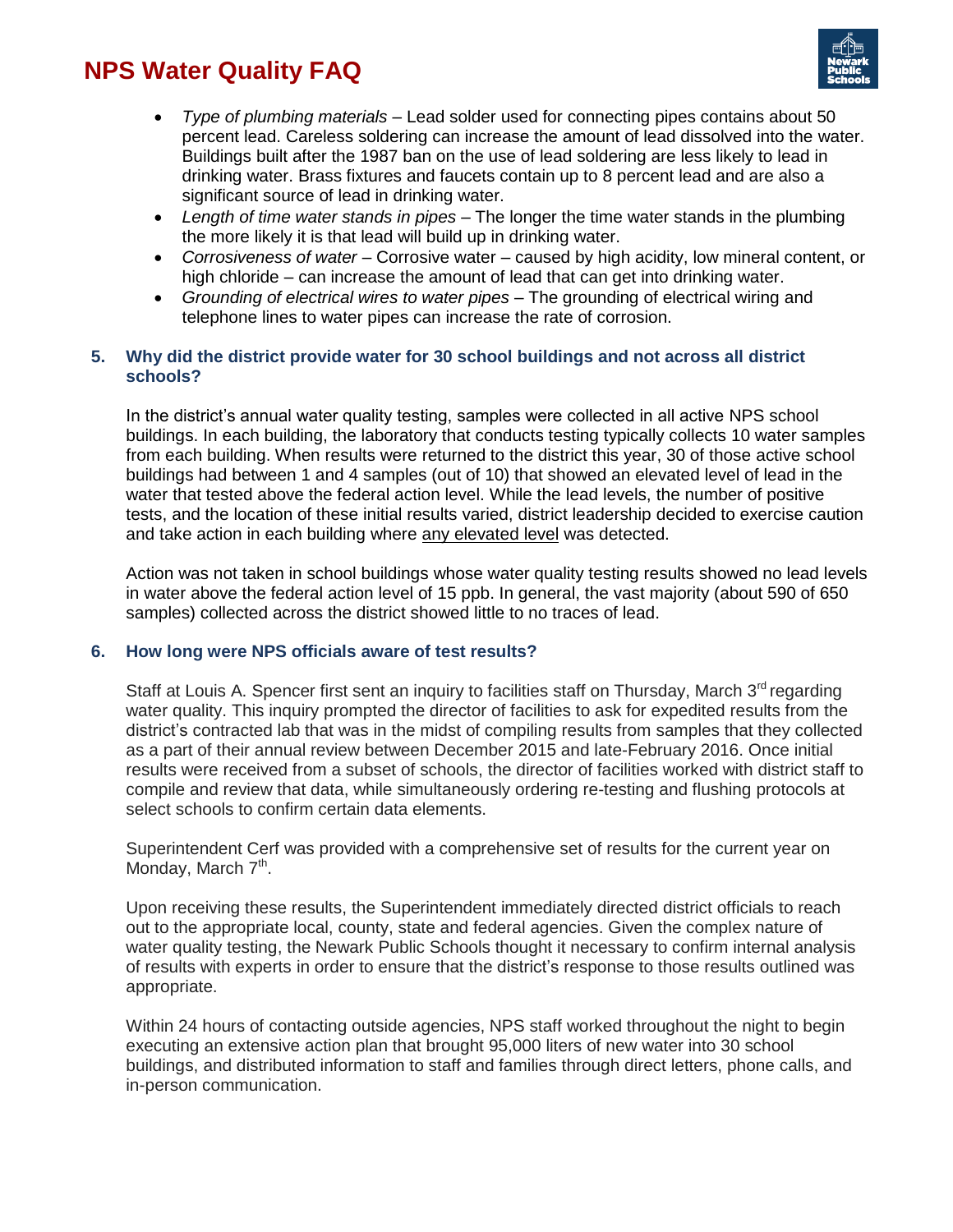

## 7. **Why weren't parents, families and staff members notified sooner?**

8. At Newark Public Schools, the health and safety of our students and staff is our highest priority. The district took every necessary step to expedite the analysis, carefully reviewing the data in order to develop a comprehensive plan to effectively protect the well-being of our students and staff.

It's important to note that water quality test results take time to interpret. The district leadership needed to consult with experts in the field, as well as local and state agencies, to ensure we were implementing the most effective course of action. There must be a thorough analysis in order to identify the appropriate course of action. Water quality testing is only conducted by certified laboratories who must use sampling procedures outlined by federal regulations. Water quality results can be very sensitive, depending on how the sample is collected. Any finding from a sampling method requires careful analysis to determine if proper procedures were applied when collecting the sample, to better understand the location of given samples, and how the location where the sample was taken is typically utilized (i.e. if the location is utilized for drinking water purposes). Often times re-testing is recommended at other points of use in a building once an elevated sample has been collected to confirm or better understand the implications of results.

See more information about water testing from the EPA here: [http://www.epa.gov/dwanalyticalmethods.](http://www.epa.gov/dwanalyticalmethods)

### **9. Why did the district send out a memo in 2014 instructing staff to flush sinks to prevent lead build-up?**

The 2014 Memo is an example of a maintenance letter sent regularly dating back to 2004 reinforcing common protocols that have been used to manage water quality in schools. Water quality and lead level management is an on-going responsibility of any municipality, school district, or organization; particularly for those with building stock that was built before lead regulations were put into place in the 1970's and 1980's, like the Newark Public Schools.

In 2004 the Newark Public Schools began a water system flushing program of all water sources used for drinking and food preparation. This procedure was undertaken in conjunction with the federal EPA Region 2, as a means by which lead levels can be maintained at the federal standard of 15 ppb or below. The head custodian, under the direction of each school's principal, was charged with ensuring this protocol is followed daily. Lead reduction filters were installed throughout the school district and high lead content fixtures were removed and replaced.

#### **10. How long have there been elevated lead levels in the 30 schools identified?**

As a part of voluntary annual testing, an outside laboratory began taking samples from schools in December and finished collecting samples in late February. All test results shared, which are our current and best indicators of current water quality, are taken from that time period.

### **11. What about previous years?**

NPS conducts annual testing and is reviewing past results in partnership with the NJ Department of Environmental Protection to determine if there is a connection between past and present results.

Water-quality management to keep lead levels down requires on-going attention. In past years, if